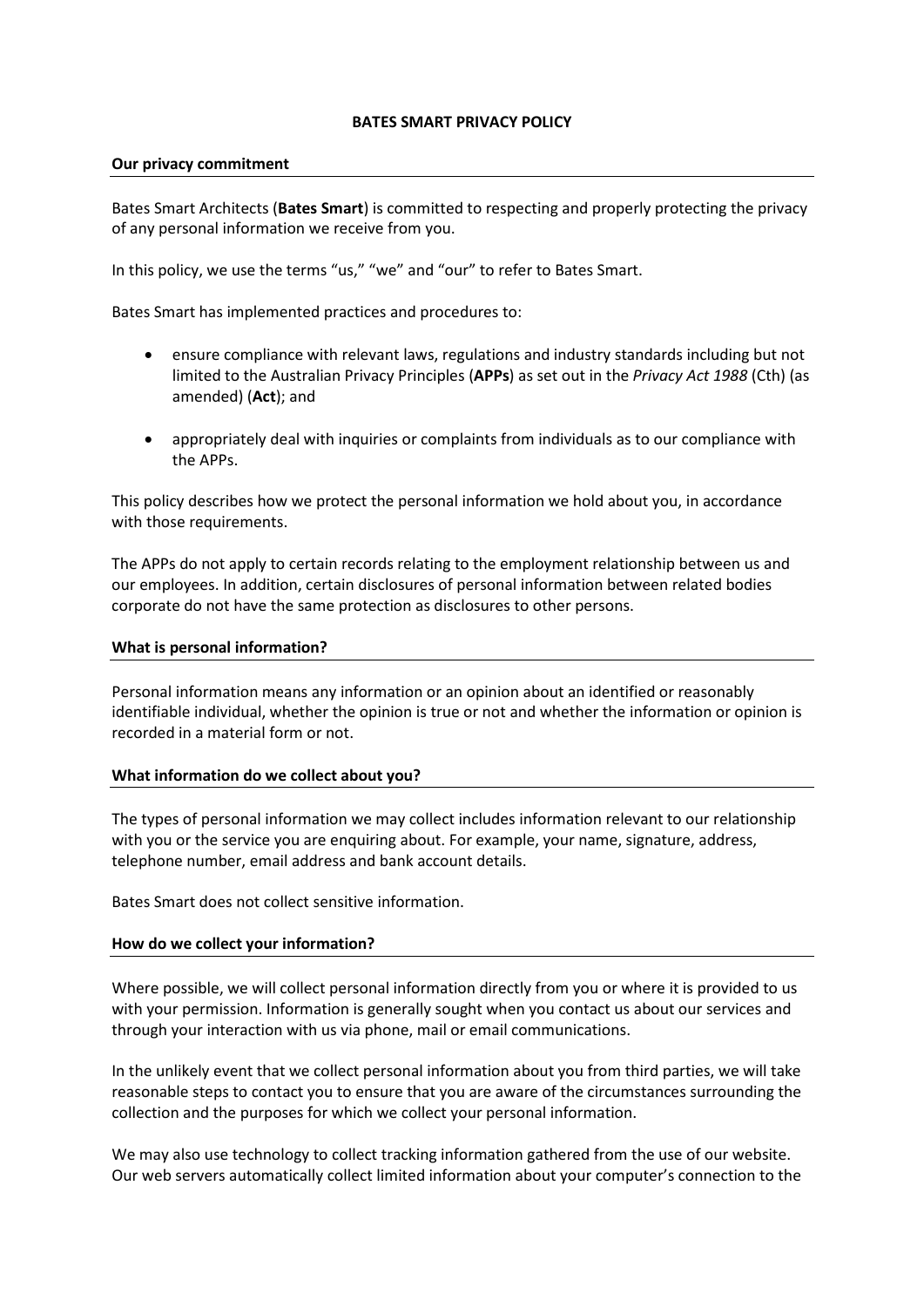internet, including your IP address and when you visit our website. This requires the use of a standard feature of browser software, called a "cookie", which assigns to each visitor a unique random number or user ID which resides on your computer. Cookies help give us an idea of which parts of our website you are visiting but do not identify you.

To make use of certain features on our website, you may need to register and provide your personal information as part of the registration process.

# **Why do we collect information, how do we hold information and when will we disclose information?**

The purposes for which we will generally collect and use your information include:

- to establish and maintain your relationship as a client of Bates Smart;
- to provide the information and services you request from Bates Smart;
- to manage and administer those services;
- to respond to enquiries;
- conducting customer service satisfaction as a means of improving or developing our services;
- when you apply for a job with us; and
- tell you about our services.

Where we collect your personal information for a specific purpose not outlined above we will, at the time of collection, disclose the purpose for the collection.

Bates Smart does not disclose personal information to third parties unless they are related bodies corporate or unless you request us to do so or consent to us doing so in order to fulfil our legal obligations.

We may hold personal information in hard copy, on our computer systems or in the cloud.

We will use reasonable steps to protect your personal information from loss, misuse, interference, unauthorised access, modification or disclosure. Such steps include using information technology and processes, restricting access to your personal information to our employees, protecting hard copy documents from unauthorised access or use by storing them at secure premises, using firewalls and computer and network security systems with password protection and destroying any personal information no longer required.

Please be aware that we cannot guarantee the protection of the personal information you provide over the internet.

From time to time our website may contain links to other websites. Bates Smart is not responsible for those sites and their privacy policies.

# **Will you use my personal information for marketing?**

From time to time we may use your personal information to give you information about us and the services we believe you might be interested in.

We will only use such information for the purpose of marketing where:

we have collected the personal information from you directly;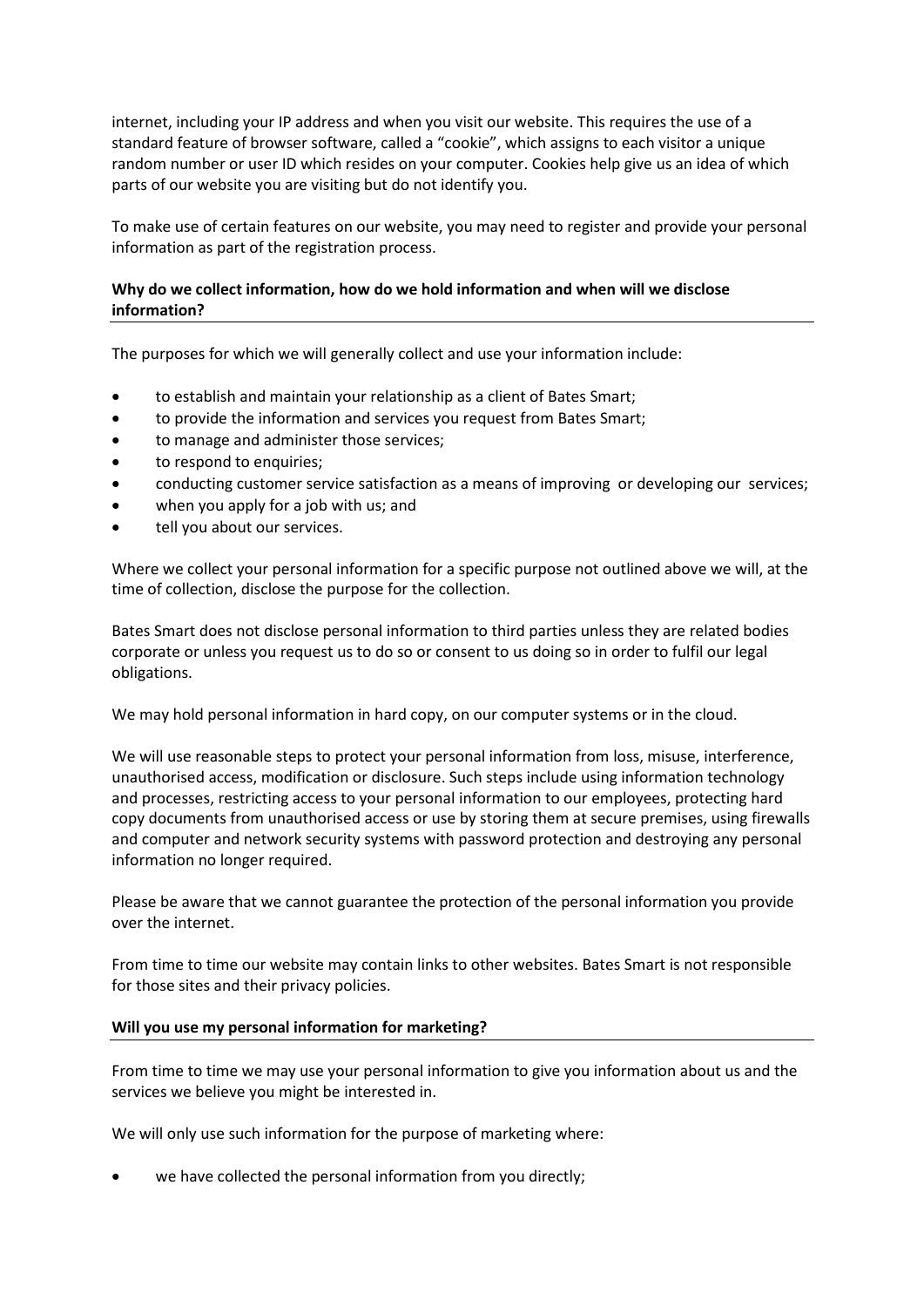- you would reasonably expect us to use or disclose the information for the purpose of marketing; and
- there is a means through which you can request to not receive marketing communications and you have not requested that such communication cease.

If you do not wish to receive information about us or our services, then please contact us.

# **How can I access my personal information?**

You may request access to the personal information held about you at any time. If you wish to access your personal information, then please advise us using the contact details below.

We may be prevented from permitting access to personal information held about you in certain circumstances, including where:

- access would unreasonably impact on the privacy of another individual;
- access would lead to the disclosure of commercially sensitive information of our clients, agents or contractors;
- we are prohibited by law or a court/tribunal order; or
- the information relates to existing or anticipated legal proceedings.

If we deny you access to your personal information, we will provide a written explanation of the reasons for such a refusal, together with details of our complaints handling procedure if you wish to challenge the decision.

Bates Smart may charge you our reasonable costs incurred in supplying you with access to this information.

# **What if my personal information is incorrect?**

Bates Smart will take reasonable steps to ensure that personal information held about you is accurate, complete and up-to-date. If you believe that the personal information we hold about you is incorrect, out of date or incomplete, then please advise us using the contact details below.

We will take reasonable steps to correct the information where we are satisfied that it is inaccurate, out-of-date, incomplete, irrelevant or misleading for the purpose for which it is held.

# **Can I remain anonymous?**

You may elect to have your anonymity protected by withholding your personal information or using a pseudonym however given the nature of the services provided by Bates Smart, this may not be feasible.

# **Is my personal information disclosed to overseas recipients?**

Bates Smart does not disclose personal information to overseas recipients.